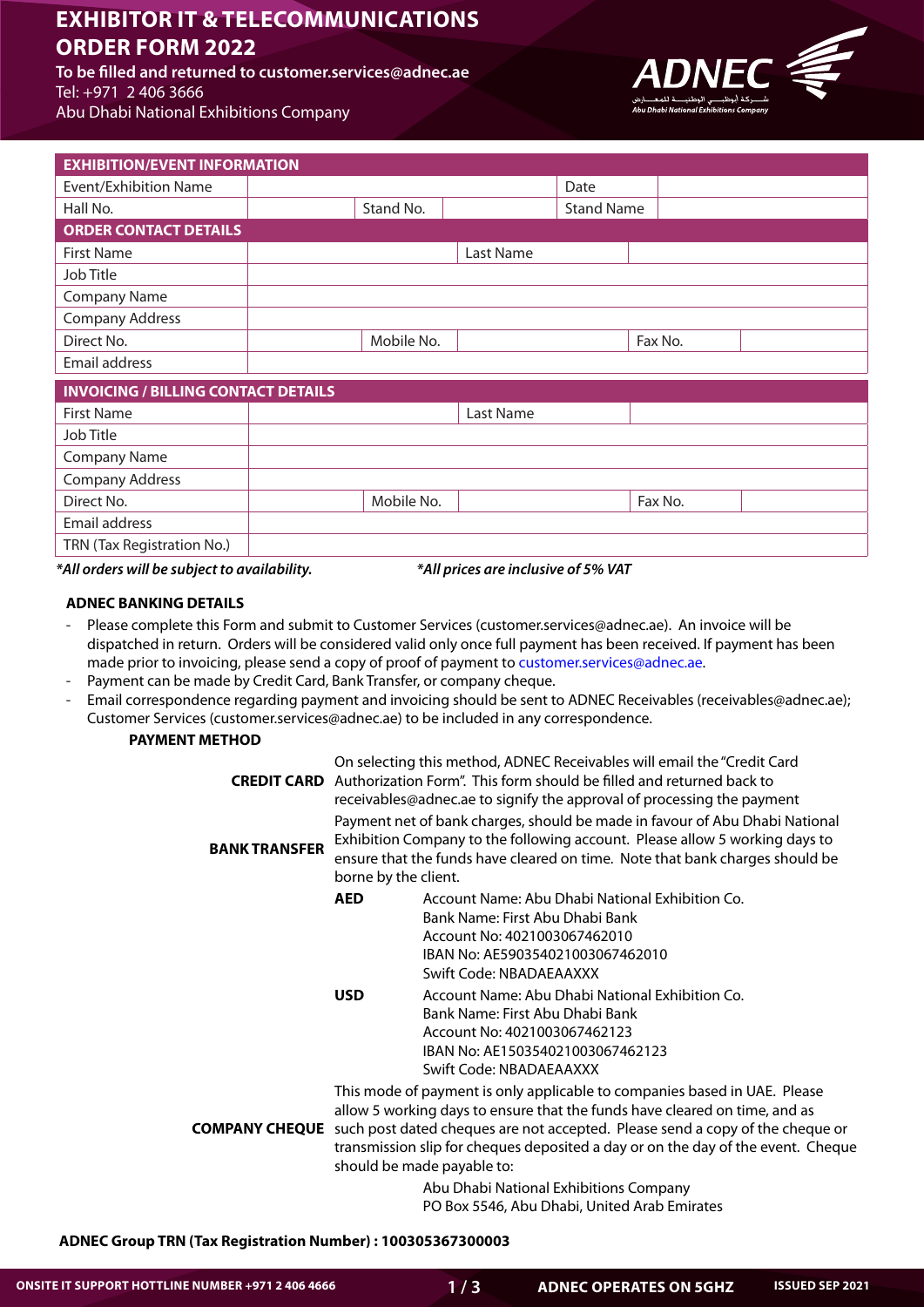# **EXHIBITOR IT & TELECOMMUNICATIONS 2022 TORDER FORM 2022**

To be filled and returned to customer.services@adnec.ae Tel: +971 2 406 3666 Abu Dhabi National Exhibitions Company

## **Wireless Vouchers**

For individual Internet access, not recommended for high throughput demonstration or file download.

| <b>Item Description</b>         | <b>Internet Speed</b> | <b>Price (AED)</b> | Otv | <b>Total</b> |
|---------------------------------|-----------------------|--------------------|-----|--------------|
| Open Air WiFi Access - 2 Hours  | 5Mbps                 |                    |     |              |
| Open Air WiFi Access - 8 Hours  | 5Mbps                 |                    |     |              |
| Open Air WiFi Access - 24 Hours | 5Mbps                 | 116                |     |              |

#### **Internet Connections (Wired or Wireless)**

- Internet will be provided with username and password. The default SSID to connect is OpenAir.
- A fee of AED 331 will be charged for each change to the location of a fixed line/ wired connectivity.
- If wired option is selected, there will be 1 cable provided only. If additional cables are required, please look at Ethernet cable.

| <b>Item Description</b>       | <b>Internet</b><br><b>Speed</b> | <b>Connectivity Type</b> |                    | <b>Early Bird Price</b><br>(AED)<br>Before 14 Days from<br>opening | <b>Standard</b><br><b>Price (AED)</b><br>Within 14 Days<br>or less | <b>OTY</b> | <b>Total</b> |
|-------------------------------|---------------------------------|--------------------------|--------------------|--------------------------------------------------------------------|--------------------------------------------------------------------|------------|--------------|
| $\Box$ 5 Internet Connections | 30Mbps                          | <b>■Wired</b>            | $\Box$ Wireless    | 4,052                                                              | 6,081                                                              |            |              |
| 10 Internet Connections       | 40Mbps                          | <b>■Wired</b>            | $\Box$ Wireless    | 5,209                                                              | 7,817                                                              |            |              |
| 30 Internet Connections       | 60Mbps                          | <b>■Wired</b>            | $\Box$ Wireless    | 7.524                                                              | 11,290                                                             |            |              |
| 50 Internet Connections       | 120Mbps                         | <b>■Wired</b>            | $\exists$ Wireless | 9,840                                                              | 14,763                                                             |            |              |

 $\hat{}$  All connections have automatic IP addressing. If you need a Static IP, please tick here  $\Box$ 

## **Network & Communications Equipment**

| <b>Item Description</b> | <b>Early Bird</b> | <b>Standard</b><br>Price (AED) Price (AED) | <b>Description</b>                                                                                             | Total |
|-------------------------|-------------------|--------------------------------------------|----------------------------------------------------------------------------------------------------------------|-------|
| Network Cable drop      | 400               | 600                                        | To link multiple locations together on a single network. Subject<br>to availability in locations identified    |       |
| Fibre Core              | 2.315             | 3,473                                      | Fibre Core is available inside the venue only. Additional cost will<br>be provided through separate quotation. |       |
| <b>IPTV</b>             | 2.315             | 3,473                                      | ADNEC IT provides the Satellite TV Box. The requester should<br>arrange for a TV, HDMI cable and a POWER.      |       |

# **Switches and Ethernet Cables**

| <b>Item Description</b> | <b>Early Bird (AED)</b><br>Before 14 Days from opening | <b>Standard Price (AED)</b><br>Within 14 Days or less | <b>QTY</b> | <b>Total</b> |
|-------------------------|--------------------------------------------------------|-------------------------------------------------------|------------|--------------|
| Switch -8Port           | 463                                                    | 695                                                   |            |              |
| Switch -16Port          | 695                                                    | 1,042                                                 |            |              |
| Switch -24Port          | 926                                                    | 1,389                                                 |            |              |
| 2M - Ethernet Cable     | 17                                                     |                                                       |            |              |
| 3M - Ethernet Cable     | 49                                                     |                                                       |            |              |
| 5M - Ethernet Cable     | 66                                                     |                                                       |            |              |
| 10M - Ethernet Cable    | 100                                                    |                                                       |            |              |
| 20M - Ethernet Cable    | 154                                                    |                                                       |            |              |
| POE-8Port               | 700                                                    | 900                                                   |            |              |
| POE-16Port              | 1,100                                                  | 1,300                                                 |            |              |
| POE-24Port              | 1,300                                                  | 1,500                                                 |            |              |

#### **Leased Line (Public IP) Internet**

A minimum of 30 working days is required to deliver this service. If ordered onsite, service availability and delivery are not guaranteed. Internet service will be delivered by WIRED only. Each option comes with four (4) public IP address.

| <b>Leased Line Bandwidth</b> | <b>Early Bird (AED)</b><br>Before 14 Days from opening | <b>Standard Price (AED)</b><br>Within 14 Days or less | <b>OTY</b> | <b>Total</b> |
|------------------------------|--------------------------------------------------------|-------------------------------------------------------|------------|--------------|
| 2 Mbps                       | 14.470                                                 | 21,706                                                |            |              |
| 4 Mbps                       | 16,785                                                 | 25,179                                                |            |              |